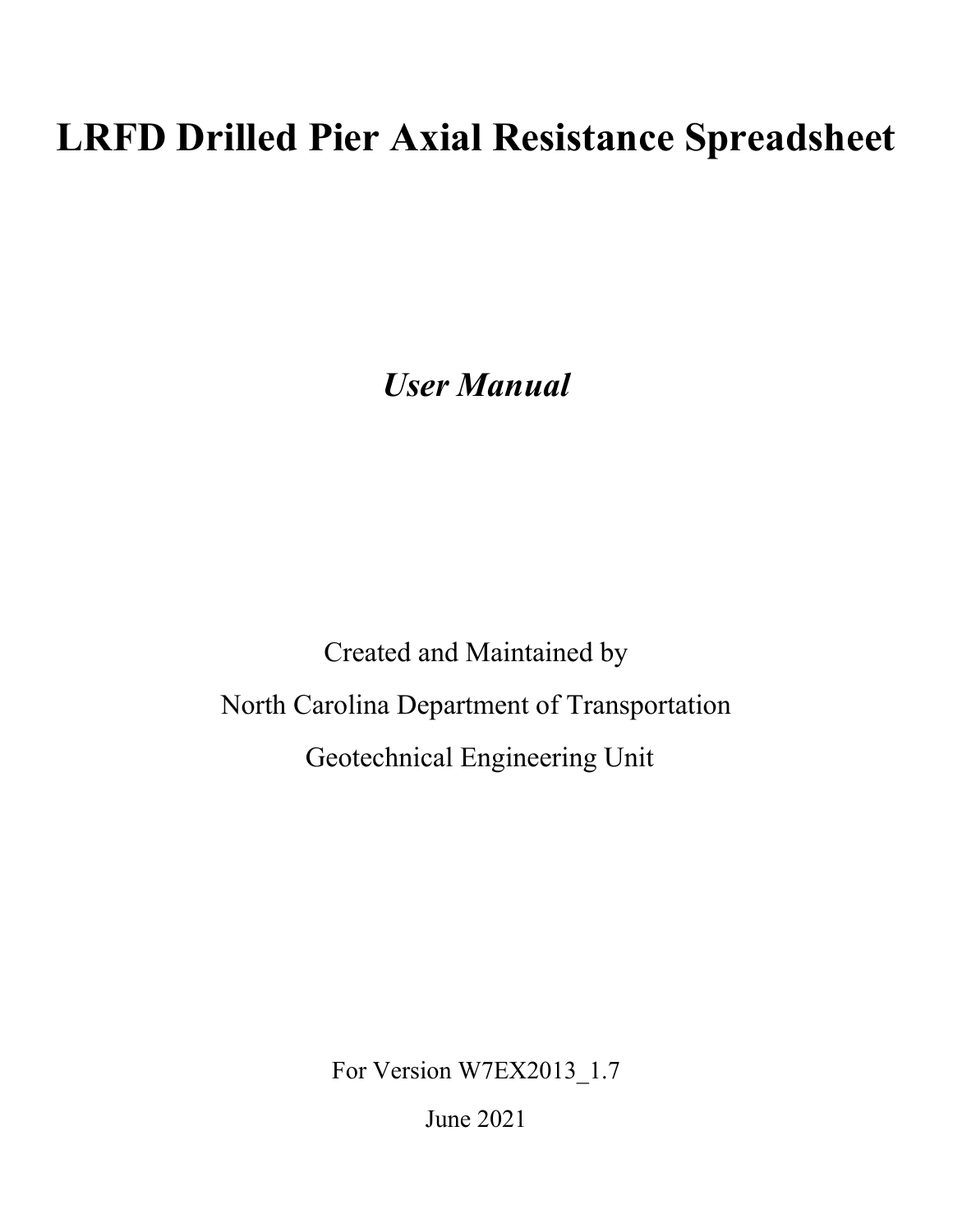#### **Summary of Drilled Pier Spreadsheet Features that are interpreted or outside AASHTO**

1. Required Factored Resistance

This term is not defined by AASHTO. The required factored resistance is equal to the maximum factored load plus the factored weight of the column and pier minus the factored weight of the water and soil/rock removed. The required factored resistance should not be less than the maximum factored load provided by Structure Design.

#### 2. Weathered Rock

- a. The nominal unit side resistance for weathered rock is set at 8 ksf.
- b. 0.6 is the side resistance factor for weathered rock. This is the side resistance factor AASHTO designates for IGM.
- c. These two interpretations result in a factored unit side resistance of 4.8 ksf for weathered rock.
- d. Tip resistance for weathered rock is calculated using the AASHTO equation 10.8.3.5.1c-1 which is the equation AASHTO designates for tip resistance in cohesive material.
- e. The undrained shear strength, (S<sub>U</sub>), for weathered rock is calculated using an approach by Mayne and Harris that was developed for piedmont residual soils.
- f. 0.55 is the tip resistance factor for weathered rock. This is the tip resistance factor AASHTO designates for IGM.
- g. Load transfer in weathered rock is not defined by AASHTO. AASHTO Figures 10.8.2.2.2.1 and 2 are used in the spreadsheet and the curves AASHTO recommends for cohesive material.

## 3. Hard Rock

- a. Hard rock layers that have a  $GSI < 30$  are modeled as weathered rock with an  $N_{60}$  value of 600 blows/ft.
- b. Drilled piers socketed in hard rock are designed based on side resistance only or tip resistance only. Future updates to the spreadsheet may include a displacement based analysis that allows a combination of both.
- c. Drilled piers are considered to have a rock socket if either the pier is embedded the greater of 3 feet or 1 pier diameter into hard rock or at least 50% of the total nominal side resistance is attributed to the hard rock layer(s).
- d. For a drilled pier tipped in hard rock with no rock socket, the side resistance from hard rock is ignored and nominal side resistance is based on the soil and weathered rock layers.
- e. For load transfer of a drilled pier tipped in hard rock with no rock socket, the total pier displacement is controlled by the rock layer below the base of the pier. The total pier displacement is calculated using FHWA GEC 10 Equation D-17 and assumes the entire load is carried by the tip. The AASHTO normalized load transfer curves along with the total factored side resistance are used to calculate the factored side resistance developed in the soil and weathered rock layers at this displacement.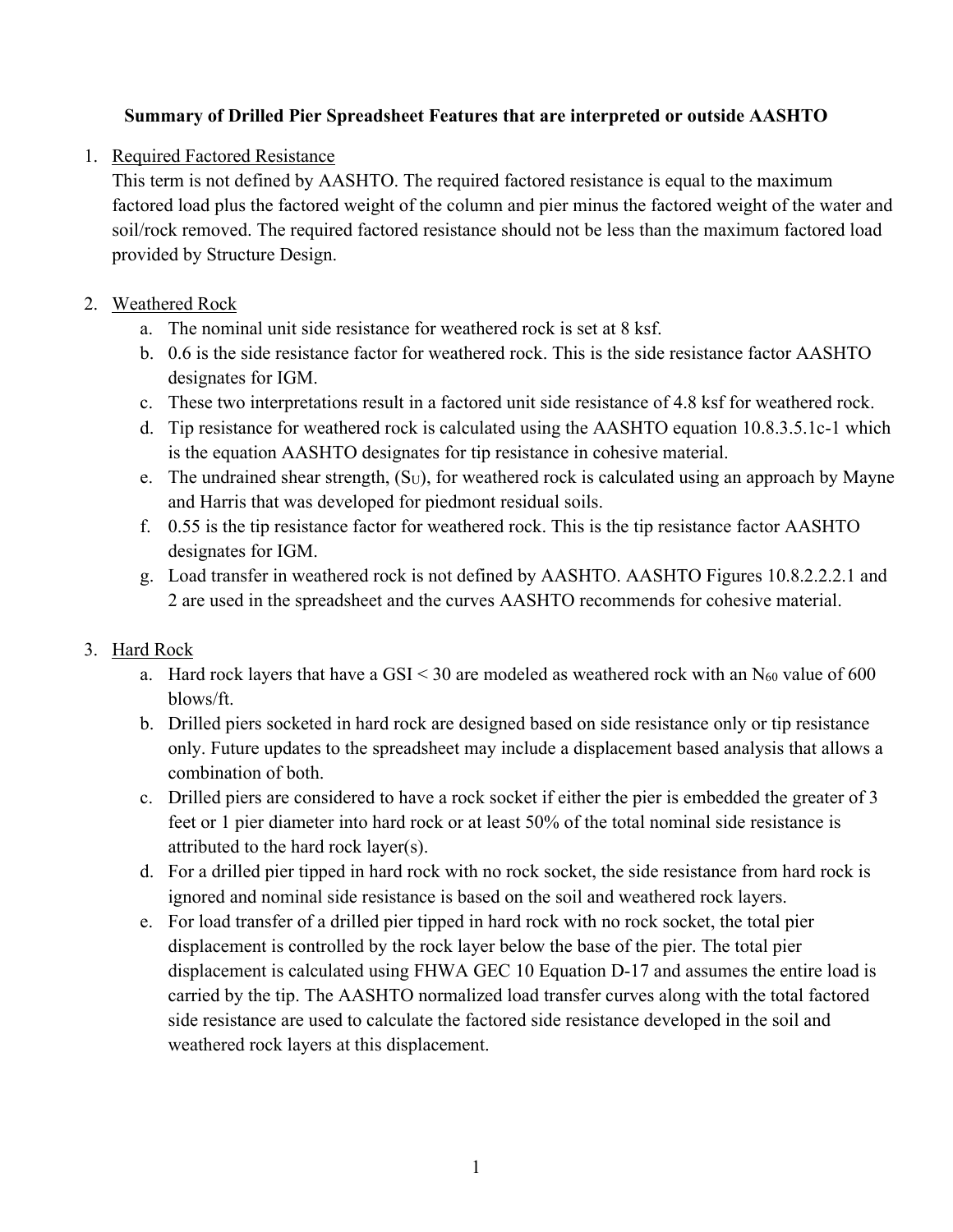## **Table of Contents**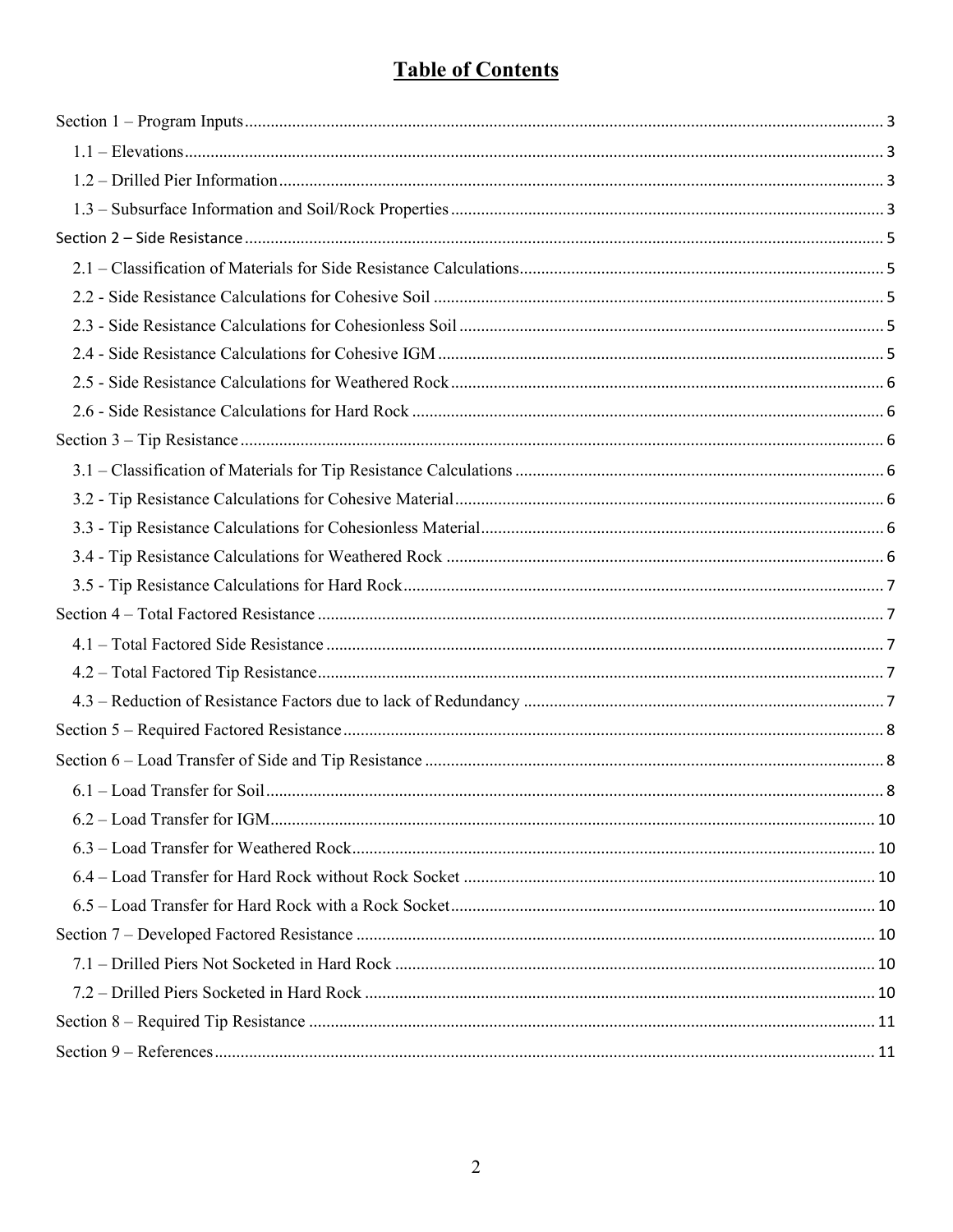## <span id="page-3-0"></span>**Section 1 – Program Inputs**

#### <span id="page-3-1"></span>1.1 – Elevations

*Bottom of Cap (BOC) Elevation* **–** The bottom of cap elevation for the drilled pier.

*Top of Pier / Bottom of Column Elevation –* The top of the drilled pier elevation, which is also the elevation of the bottom of the column. If there is no column (the drilled pier goes all the way to the BOC), the top of drilled pier elevation will equal the bottom of cap elevation.

*Natural Ground / Finished Grade Elevation –* For stream crossings, this will be the natural ground elevation before scour. For grade separations, this will be the finished grade elevation.

*Groundwater Table (GWT) Elevation –* The elevation of the ground water table or water surface.

*Design Scour (DSE) Elevation –* The geotechnically adjusted scour elevation. If there is no scour, the design scour elevation will be equal to the natural ground or finished grade elevation.

*Amount of Contraction Scour (from BSR) –* The amount of contraction scour that is reported on the BSR. If there is no contraction scour reported on the BSR or if the structure is for a grade separation, enter 0.

*Bottom of Permanent Casing Elevation –* When permanent casing is or maybe required, this will be the elevation that the casing may not extend below. Side resistance will not be calculated for material above this elevation.

*Drilled Pier Tip Elevation –* The elevation of the drilled pier tip.

#### <span id="page-3-2"></span>1.2 – Drilled Pier Information

*Maximum Factored Axial Load (Pr)* **–** The maximum factored axial load at the top of the column.

*Number of Drilled Piers per Bent –* The total number of drilled piers at the bent location.

*Diameter of Column (d<sub>Column</sub>)* – The diameter of the column. If the shaft is carried all the way to the bottom of cap, the column diameter will be zero.

*Diameter of Drilled Pier (d<sub>DP</sub>)* – The diameter of the drilled pier.

*Unit Weight of Concrete (γ<sub>c</sub>)* – The unit weight of concrete. (Commonly accepted as 0.150 kcf)

*Compressive Strength of Concrete (f'c)* – The compressive strength of concrete. The minimum compressive strength for drilled pier concrete is 4,500 psi (4.5 ksi) per Section 1000 of the Standard Specifications.

#### <span id="page-3-3"></span>1.3 – Subsurface Information and Soil/Rock Properties

*Subsurface Boring Name / ID No.* – The name or ID number for the subsurface boring that is being used for the axial resistance calculations.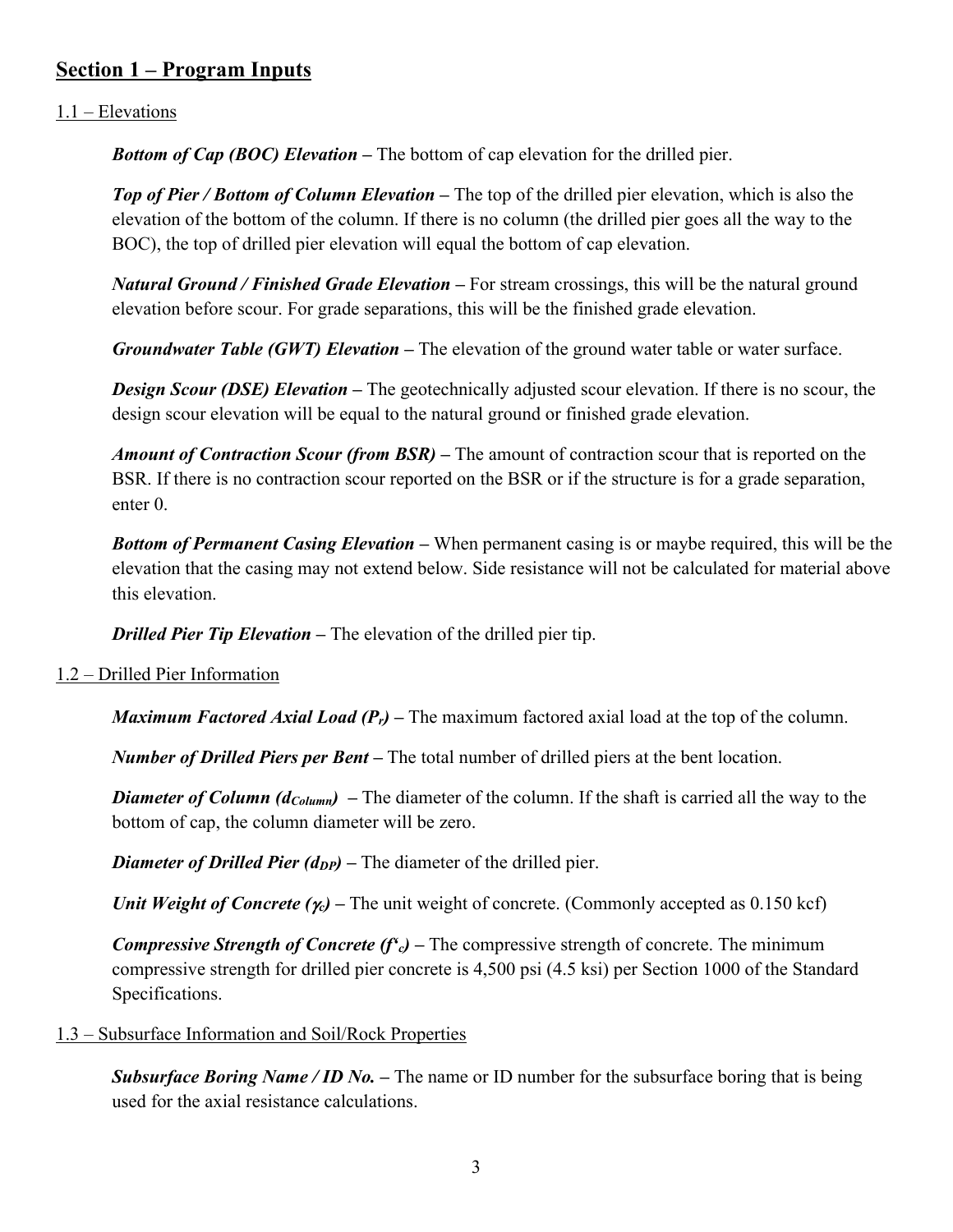*SPT Hammer Efficiency Rating (ER) –* The hammer efficiency expressed as percent of theoretical free fall energy delivered by the hammer system actually used. This value should be listed on each subsurface bore log. If ER is not known, use 80% for automatic hammers and 60% for drop hammers.

*Top of Boring (Collar) Elevation –* The ground elevation for the subsurface boring. This elevation is used to calculate the overburden pressure for N1<sub>60</sub> values. This elevation is needed only when the user has selected the option to calculate N1<sub>60</sub> values internally.

*Depth to Groundwater Table (for actual boring)* **- The depth of the groundwater table for the** subsurface boring. This elevation is used to calculate the overburden pressure for  $N1_{60}$  values. This elevation is needed only when the user has selected the option to calculate N160 values internally.

*Layer No.* – The number associated with the soil layer. The maximum number of soil layers that can be entered above the drilled pier tip is 8.

*Material Description –* The material that best describes the soil or rock layer.

*Layer Elevations; Top* – The top of the soil layer. The top of the first soil layer will correspond to the lowest elevation between design scour elevation, bottom of permanent casing elevation, natural ground elevation, or the bottom of column elevation.

*Layer Elevations; Bottom –* The bottom of the soil layer.

*Total Unit Weight (*γ*) –* The total unit weight of the soil or rock layer. The spreadsheet will automatically calculate effective unit weights based on the groundwater table.

*N –* The uncorrected SPT value for soil or weathered rock layers.

*N*<sub>60</sub> – The SPT value for soil or weathered rock layers corrected for hammer efficiency. This value is calculated internally by the spreadsheet.

*N1<sub>60</sub>* - The SPT value for soil or weathered rock layers corrected for hammer efficiency and overburden pressure. Depending on the option selected by the user, this value is either input manually or is calculated internally by the spreadsheet.

*RQD –* The Rock Quality Designation for hard rock layers.

*GSI –* The Global Strength Index for hard rock layers. Depending on the option selected by the user, this value can either be entered manually or can be calculated internally by the spreadsheet. The internal calculation uses a correlation with RQD developed by Truzman (2007) and is based on more than 1,000 surveys in different tunnel excavations.

$$
GSI = 18.7e^{0.0152(RQD)}
$$

 $q_u$  – The Unconfined Compressive Strength for hard rock layers.  $q_u$  values should be based on AASHTO Table 10.4.6.4-1 (which uses Point Load Index Testing), actual values from Uniaxial Compressive Strength Testing, or values obtained from the NCDOT Rock Core Database.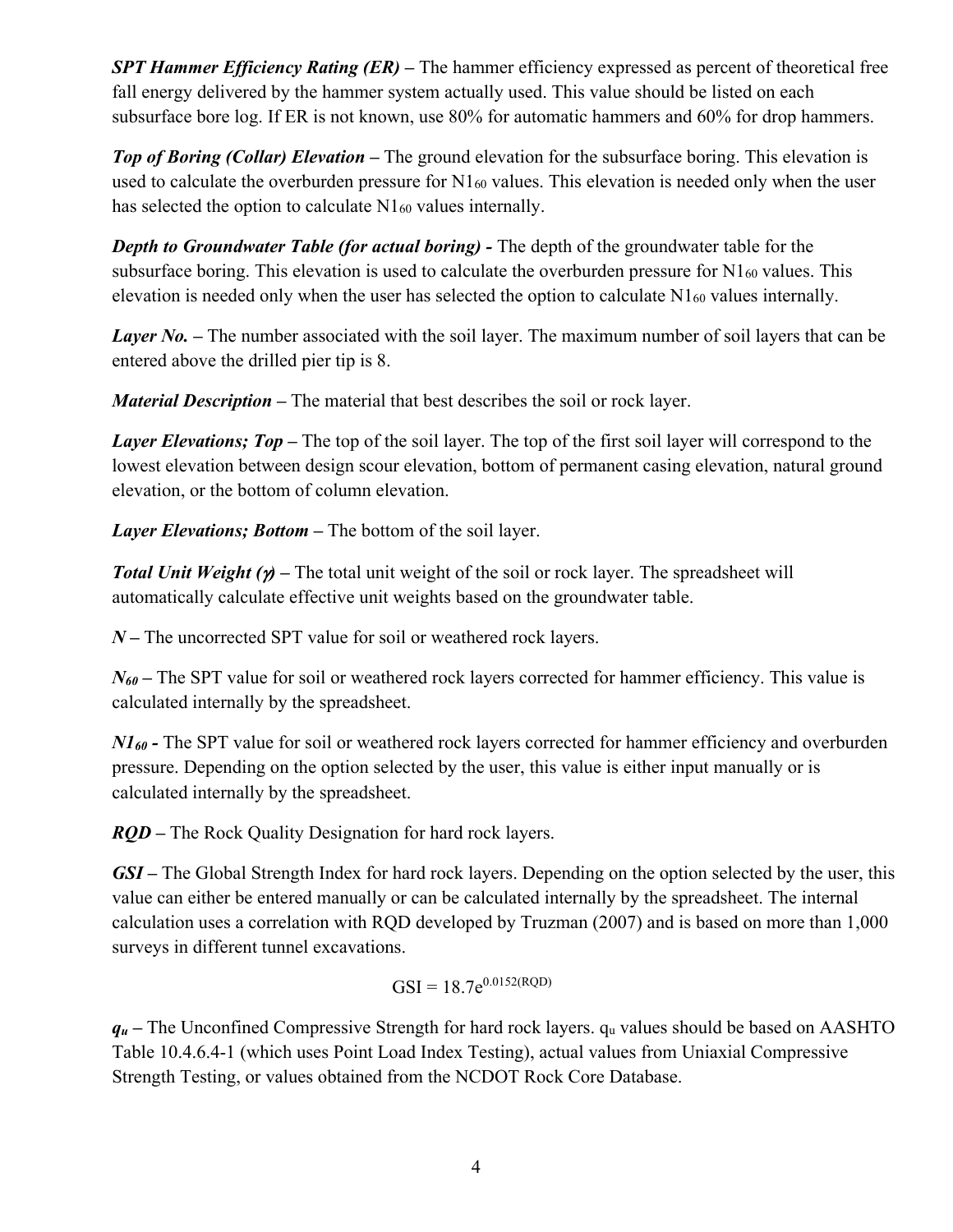$E_i$  – The Elastic Modulus for Intact Rock. Only applies to when the drilled pier tip is in hard rock. E<sub>i</sub> values should be based on AASHTO Table C10.4.6.5-1 or the NCDOT Rock Core Database if lab test data is not available.

*v –* The Poisson's Ratio for Intact Rock. Only applies when the drilled pier tip is in hard rock. Poisson's Ratio values should be based on AASHTO Table C10.4.6.5-2 if lab test data is not available.

## <span id="page-5-0"></span>**Section 2 – Side Resistance**

Calculations for axial side resistance follow the methods listed in the AASHTO LRFD Bridge Design Specifications, 7th Edition, 2014, unless otherwise indicated. All equations and related variables are defined within the spreadsheet.

<span id="page-5-1"></span>2.1 – Classification of Materials for Side Resistance Calculations

The rock and soil layers entered are separated for side resistance calculations using the following definitions.

*Cohesive Soil* – cohesive material with an undrained shear strength  $(S_u) \le 5$  ksf  $(N1<sub>60</sub> \le 50$  blows/ft)

*Cohesionless Soil* – cohesionless material with  $N1_{60} \le 100$  blows/ft

*Cohesive IGM* – cohesive material with an undrained shear strength  $(S_u)$  between 5 and 10 ksf  $(50 \text{ blows/ft} < N1_{60} < 100 \text{ blows/ft})$ 

*Weathered Rock* – material identified as weathered rock with an N<sub>160</sub> value between 100 and 600 blows/ft (0.1 ft in 60 blows)

*Hard Rock* – material identified as rock that reaches SPT refusal (0.1 ft / 60 blows)

#### <span id="page-5-2"></span>2.2 - Side Resistance Calculations for Cohesive Soil

Side resistance calculations for cohesive soils are based on AASHTO (2014) 7<sup>th</sup> Edition, Section 10.8.3.5.1b with the following exception.

<span id="page-5-3"></span>2.3 - Side Resistance Calculations for Cohesionless Soil

Side resistance calculations for cohesive soils are based on AASHTO (2014) 7<sup>th</sup> Edition, Section 10.8.3.5.2b.

<span id="page-5-4"></span>2.4 - Side Resistance Calculations for Cohesive IGM

<span id="page-5-5"></span>Side resistance calculations for cohesive IGM are not described in detail in AASHTO (2014) 7<sup>th</sup> Edition. AASHTO Section C10.8.2.2.3 references the FHWA Drilled Shaft Manual, FHWA GEC 010, Chapter 13 for details on IGM.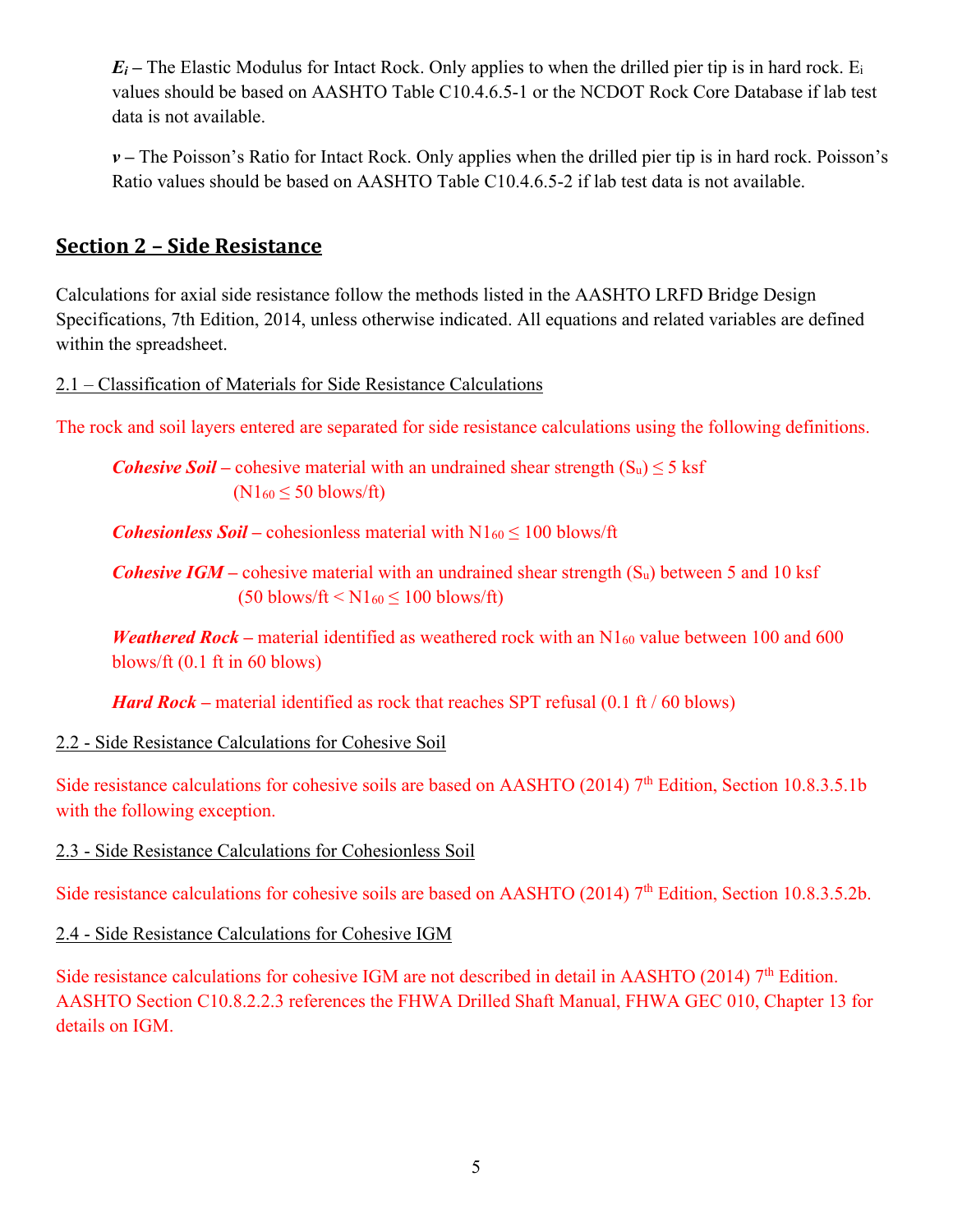#### 2.5 - Side Resistance Calculations for Weathered Rock

Weathered Rock is an NCDOT material description and is not defined in AASHTO. A unit side resistance of 8 ksf has been assigned to weathered rock for side resistance calculations. This value is based on available load test data.

<span id="page-6-0"></span>2.6 - Side Resistance Calculations for Hard Rock

Side resistance calculations for hard rock are based on AASHTO (2014) 7<sup>th</sup> Edition, Section 10.8.3.5.4b.

#### <span id="page-6-1"></span>**Section 3 – Tip Resistance**

<span id="page-6-2"></span>3.1 – Classification of Materials for Tip Resistance Calculations

The rock and soil layers entered are separated for tip resistance calculations using the following definitions.

*Cohesive Material –* cohesive soil or cohesive IGM

*Cohesionless Material –* cohesionless soil

*Weathered Rock* – material identified as weathered rock where SPT-N does not reach 0.1 ft / 60 blows or hard rock that has a GSI < 30.

*Hard Rock* – material identified as rock that reaches SPT refusal (0.1 ft / 60 blows) and has a GSI  $\geq$  30.

#### <span id="page-6-3"></span>3.2 - Tip Resistance Calculations for Cohesive Material

Tip resistance calculations for cohesive materials are based on AASHTO (2014) 7<sup>th</sup> Edition, Section 10.8.3.5.1c.

#### <span id="page-6-4"></span>3.3 - Tip Resistance Calculations for Cohesionless Material

Tip resistance calculations for cohesionless materials are based on AASHTO (2014)  $7<sup>th</sup>$  Edition, Section 10.8.3.5.2c.

#### <span id="page-6-5"></span>3.4 - Tip Resistance Calculations for Weathered Rock

Tip resistance for drilled piers in weathered rock is based on AASHTO equation 10.8.3.5.1c-1 which is also used to calculate unit tip resistance for drilled piers in cohesive material. The equation is shown below.

 $q_p = N_c(S_u)$ , where  $N_c = 9$  for weathered rock

The undrained shear strength, (Su), for weathered rock is calculated using an approach by Mayne and Harris that was developed for piedmont residual soils. This method is shown below.

1. Calculate preconsolidation stress;

$$
\sigma_p`=0.47(N_{60})^m\rho_a
$$

<sup>m</sup>ρ<sup>a</sup> *AASHTO Equation 10.8.3.5.2b-4*

2. Calculate vertical effective stress at the base of the drilled pier.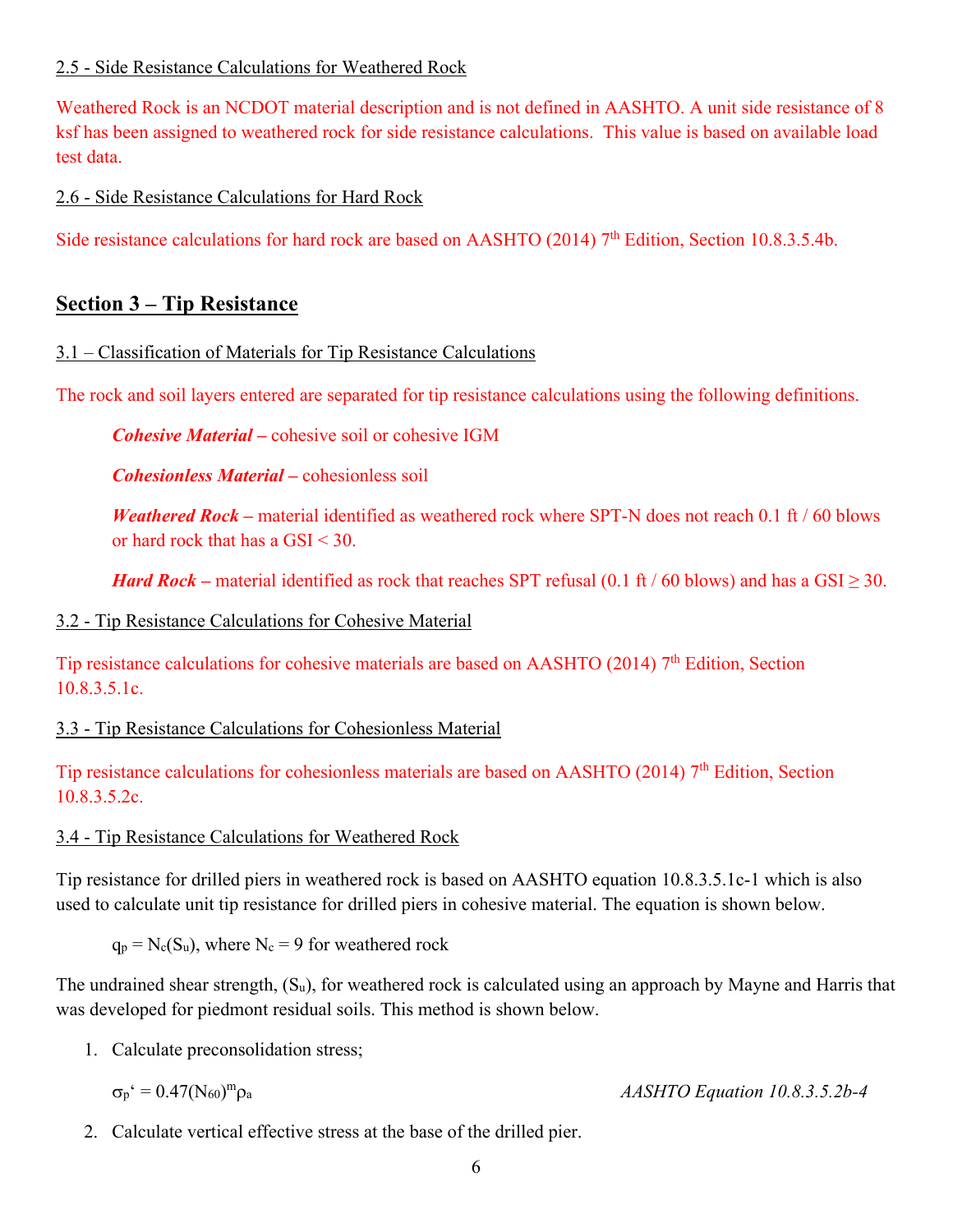3. Calculate over-consolidation ratio;

 $OCR = \sigma_p'/\sigma_{vo}$ 

4. Calculate normalized strength ratio corresponding to simple shear loading ;

 $(Su/\sigma_{vo})_{DSS} = 0.23 \text{ OCR}^{0.8}$  *Jamiolkowski, et al., 1985* 

5. Calculate Su;

 $S_u$  = (0.23 OCR<sup>0.8</sup>) (σ<sub>vo</sub>')

#### <span id="page-7-0"></span>3.5 - Tip Resistance Calculations for Hard Rock

Tip resistance calculations for hard rock are based on AASHTO (2014) 7<sup>th</sup> Edition, Section 10.8.3.5.4c. Hard rock layers that have a GSI < 30 will be modeled as weathered rock with an N value of 600 blows/ft (0.1 ft / 60 blows).

## <span id="page-7-1"></span>**Section 4 – Total Factored Resistance**

#### <span id="page-7-2"></span>4.1 – Total Factored Side Resistance

The total factored side resistance is equal to the nominal side resistance for each material type multiplied by the resistance factor for that material. Resistance factors are taken from AASHTO Table 10.5.5.2.4-1.

When drilled piers are socketed in hard rock, the side resistance above the hard rock will be ignored.

For the purpose of this spreadsheet, a drilled pier will be considered socketed in hard rock if either of these conditions are met;

- 1. The pier is embedded at least 3 ft or 1 pier diameter into hard rock.
- 2. At least 50% of the total nominal side resistance is produced by the hard rock layer(s).

If the pier does not have a true rock socket, the side resistance from the hard rock will be ignored and side resistance will be based on the total side resistance in soil and weathered rock.

#### <span id="page-7-3"></span>4.2 – Total Factored Tip Resistance

The total factored tip resistance is equal to the nominal tip resistance multiplied by the appropriate tip resistance factor. Tip Resistance factors are taken from AASHTO Table 10.5.5.2.4-1.

#### <span id="page-7-4"></span>4.3 – Reduction of Resistance Factors due to lack of Redundancy

When only using one (1) drilled pier at a bent location, the resistance factors provided in Table 10.5.5.2.4-1 should be reduced by 20 percent. See ASSHTO Section 10.5.5.2.4 for more details.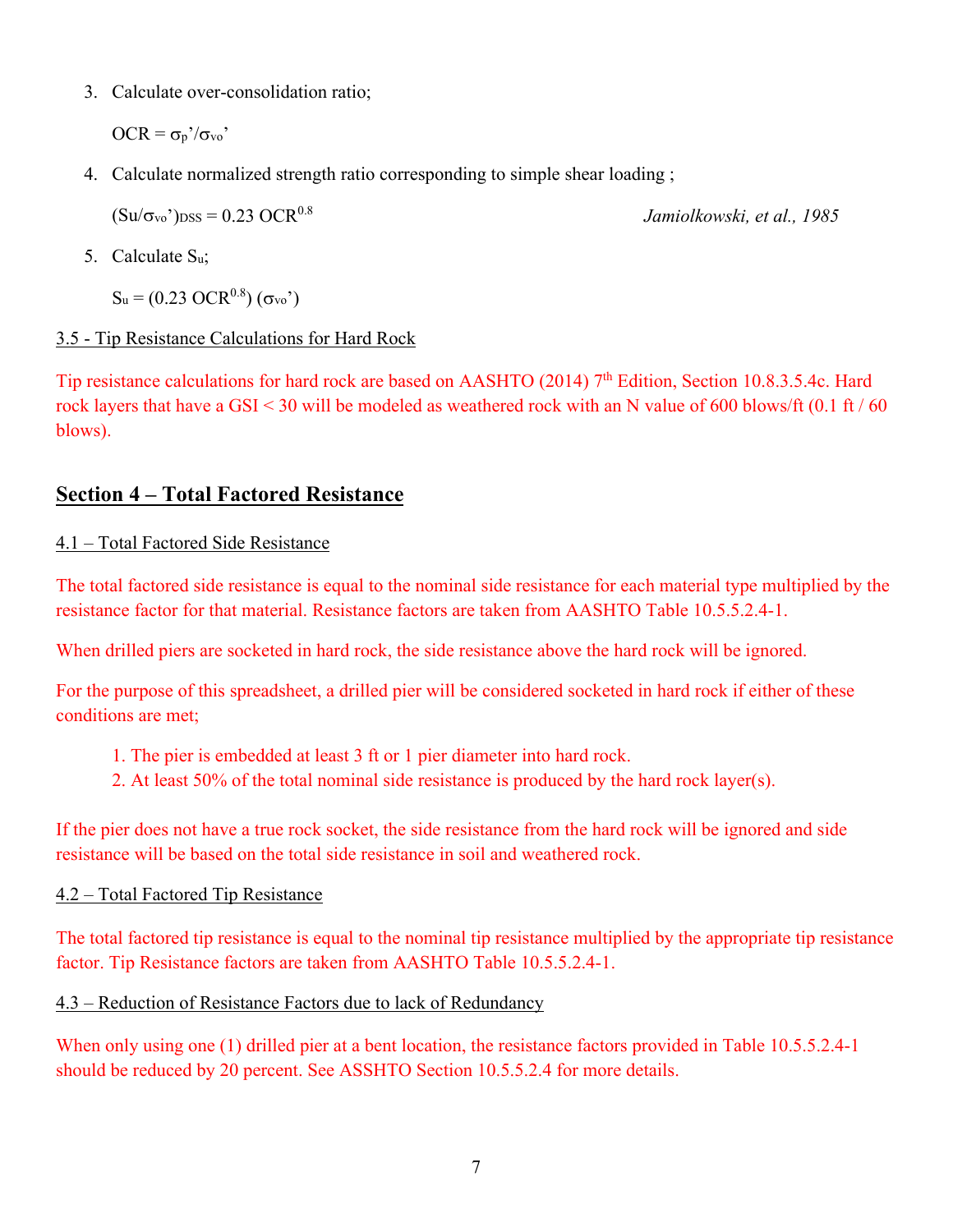### <span id="page-8-0"></span>**Section 5 – Required Factored Resistance**

The required factored resistance as defined by the NCDOT Geotechnical engineering Unit using the following equation;

$$
R_{req} = P_r + \gamma_{DC}(W_{Column} + W_{Pier}) - \gamma_{WA}W_{Water} - \gamma_{DC}W_{Soil/Rock} \geq P_r
$$

Where:  $R_{req}$  = Required Factored Resistance  $P_r$  = Maximum Factored Axial Load γDC = Factor for Permanent Dead Loads γWA = Factor for Water Loads WColumn = Unfactored Weight of Column WPier = Unfactored Weight of Drilled Pier WWA = Unfactored Weight of Water Displaced  $W_{Soil/Rock}$  = Unfactored Weight of Soil / Rock that will be Displaced

#### <span id="page-8-1"></span>**Section 6 – Load Transfer of Side and Tip Resistance**

The maximum nominal side resistance and maximum nominal tip resistance do not occur at the same vertical displacement (settlement).



#### <span id="page-8-2"></span>6.1 – Load Transfer for Soil

The normalized load-settlement curves shown in Figures 10.8.2.2.2-1 through 10.8.2.2.2-4 should be used to limit the nominal drilled pier axial resistance for drilled piers in soil.

The curves in Figures 10.8.2.2.2-1 and 10.8.2.2.2-3 show the settlements at which the side resistance is mobilized. The drilled pier skin friction R<sub>s</sub> is typically fully mobilized at displacements of 0.2 percent to 0.8 percent of the drilled pier diameter for drilled piers in cohesive soils. For drilled piers in cohesionless soils, this value is 0.1 percent to 1.0 percent.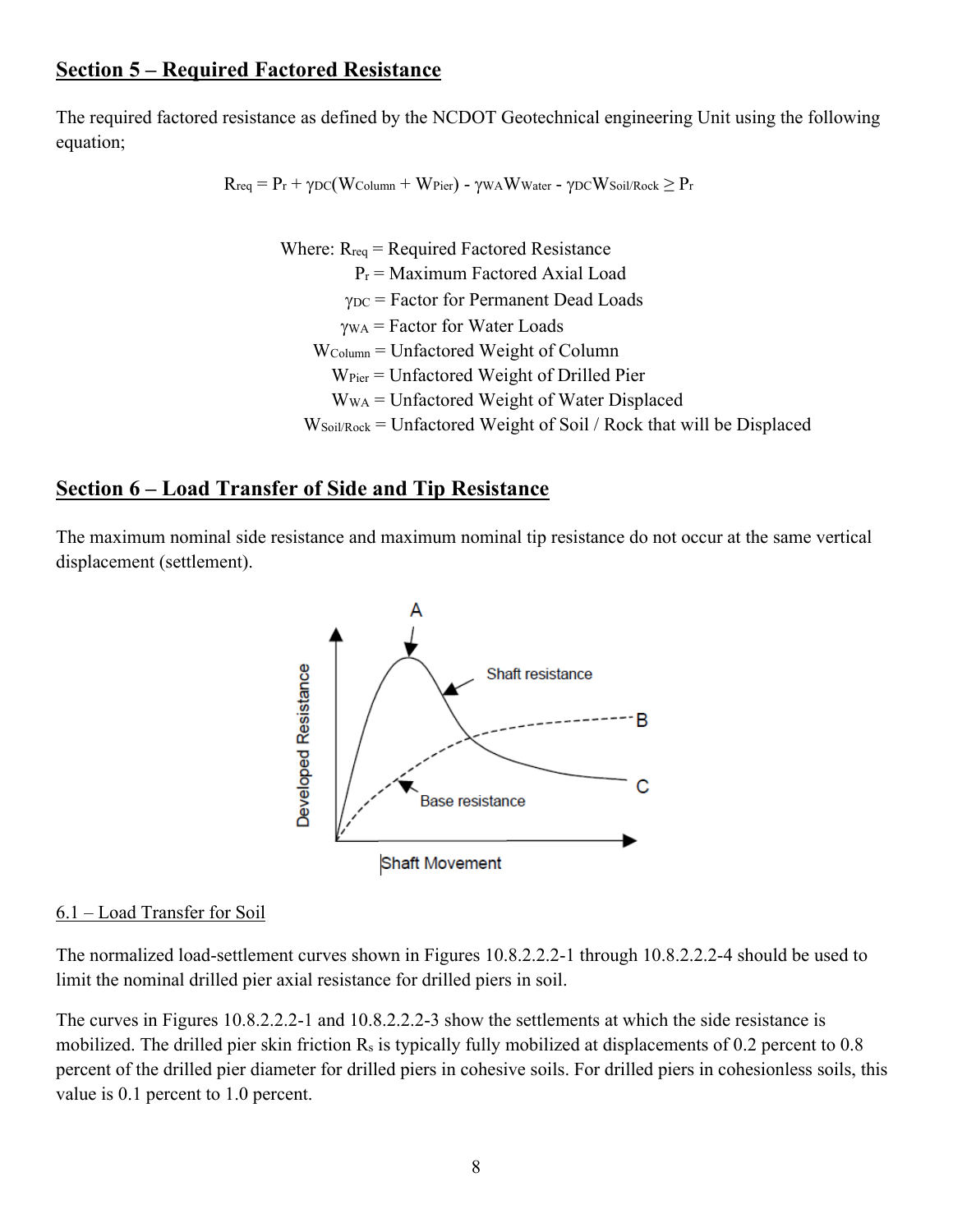

The drilled pier end bearing  $R_p$  is typically fully mobilized at displacements of two to five percent of the base diameter for drilled piers in cohesive soils. The resistance of drilled piers in cohesionless soils continues to increase as the settlement increases beyond five percent of the base diameter. The unit end bearing resistance for the strength limit state (see Article 10.8.3.3) is defined as the bearing pressure required to cause vertical deformation equal to five percent of the drilled pier diameter, even though this does not correspond to complete failure of the soil beneath the base of the drilled pier.

2.0



 $1.8$ 1.6  $1.4$ **Jitimate End Bearing** End Bearing  $1.2$ 1.0  $0.8$ Range of Results  $0.6$ Trend Line 0.  $0.2$  $0.0$  $\overline{\mathbf{2}}$ 3  $11$  $12$ 0 1 4 5 6 10 Settlement of Base Diameter of Base

Figure 10.8.2.2.2-2-Normalized Load Transfer in End Bearing versus Settlement in Cohesive Soils (from O'Neill and Reese, 1999)

Figure 10.8.2.2.2-4-Normalized Load Transfer in End Bearing versus Settlement in Cohesionless Soils (from O'Neill and Reese, 1999)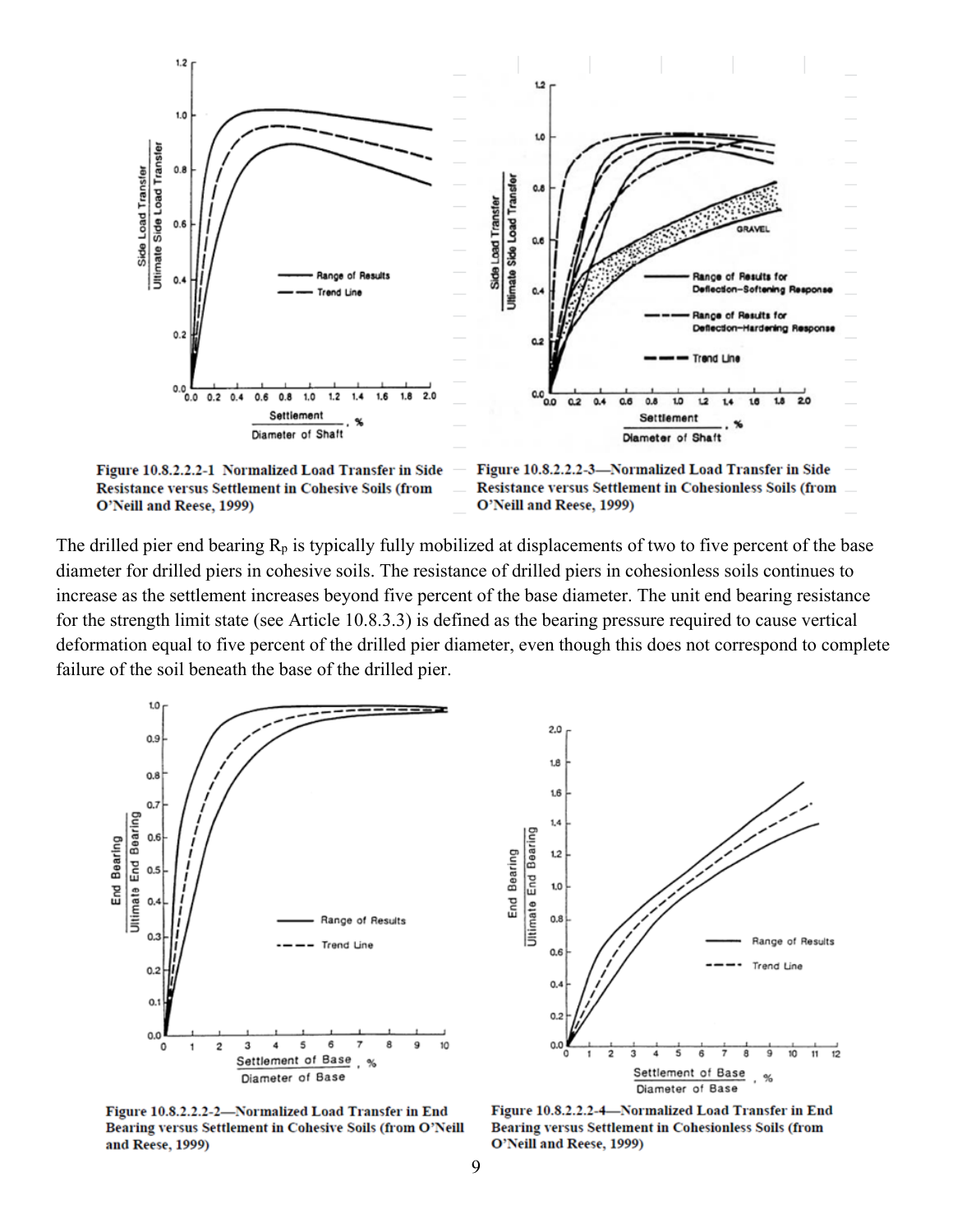#### <span id="page-10-0"></span>6.2 – Load Transfer for IGM

AASHTO does not specify load transfer curves for cohesive IGM. Use the AASHTO Figures 10.8.2.2.2-1 through 4 to limit the nominal shaft axial resistance for drilled piers in IGM.

#### <span id="page-10-1"></span>6.3 – Load Transfer for Weathered Rock

AASHTO does not specify load transfer curves for weathered rock.

When the majority of the shaft resistance is produced by weathered rock, treat it as a cohesive material and use AASHTO Figure 10.8.2.2.2-1.

When the drilled pier tip resistance is produced by weathered rock, treat it as a cohesive material and use AASHTO Figure 10.8.2.2.2-2.

#### <span id="page-10-2"></span>6.4 – Load Transfer for Hard Rock without Rock Socket

When the drilled pier tip resistance is produced by hard rock but the side resistance is produced by soil and/or weathered rock, use AASHTO Figures 10.8.2.2.2-1 and 2.

#### <span id="page-10-3"></span>6.5 – Load Transfer for Hard Rock with a Rock Socket

Typically, the axial compression load on a drilled pier socketed into rock is carried solely in side resistance until a total movement on the order of 0.4 inches occurs. Where combined side friction and end-bearing in rock is considered, the designer needs to evaluate whether a significant reduction in side resistance will occur after the peak side resistance is mobilized. When the rock is brittle in shear, much drilled pier resistance will be lost as vertical movement increases to the value required to develop the full value of qp. If the rock is ductile in shear, then the side resistance and end-bearing resistance can be added together directly.

## <span id="page-10-4"></span>**Section 7 – Developed Factored Resistance**

Per NCDOT policy, the developed factored resistance,  $(R_{rd})$ , must be greater than or equal to the required factored resistance,  $(R_{\text{req}})$ .

#### <span id="page-10-5"></span>7.1 – Drilled Piers Not Socketed in Hard Rock

For piers that are not socketed in hard rock, the total displacement of the pier will be controlled by the rock layer below the base of the pier. The total displacement,  $(w_c)$ , will be calculated using FHWA GEC 10 Equation D-17 and assumes the entire load is carried by the tip. The normalized load transfer values along with the total factored side resistance will be used to calculate the factored side resistance developed in the soil and weathered rock layers at this displacement. The remaining factored resistance that will be carried by the drilled pier tip must be less than or equal to the total factored tip resistance.

#### <span id="page-10-6"></span>7.2 – Drilled Piers Socketed in Hard Rock

For piers that are socketed in hard rock, the developed factored resistance will be based on one of the following conditions;